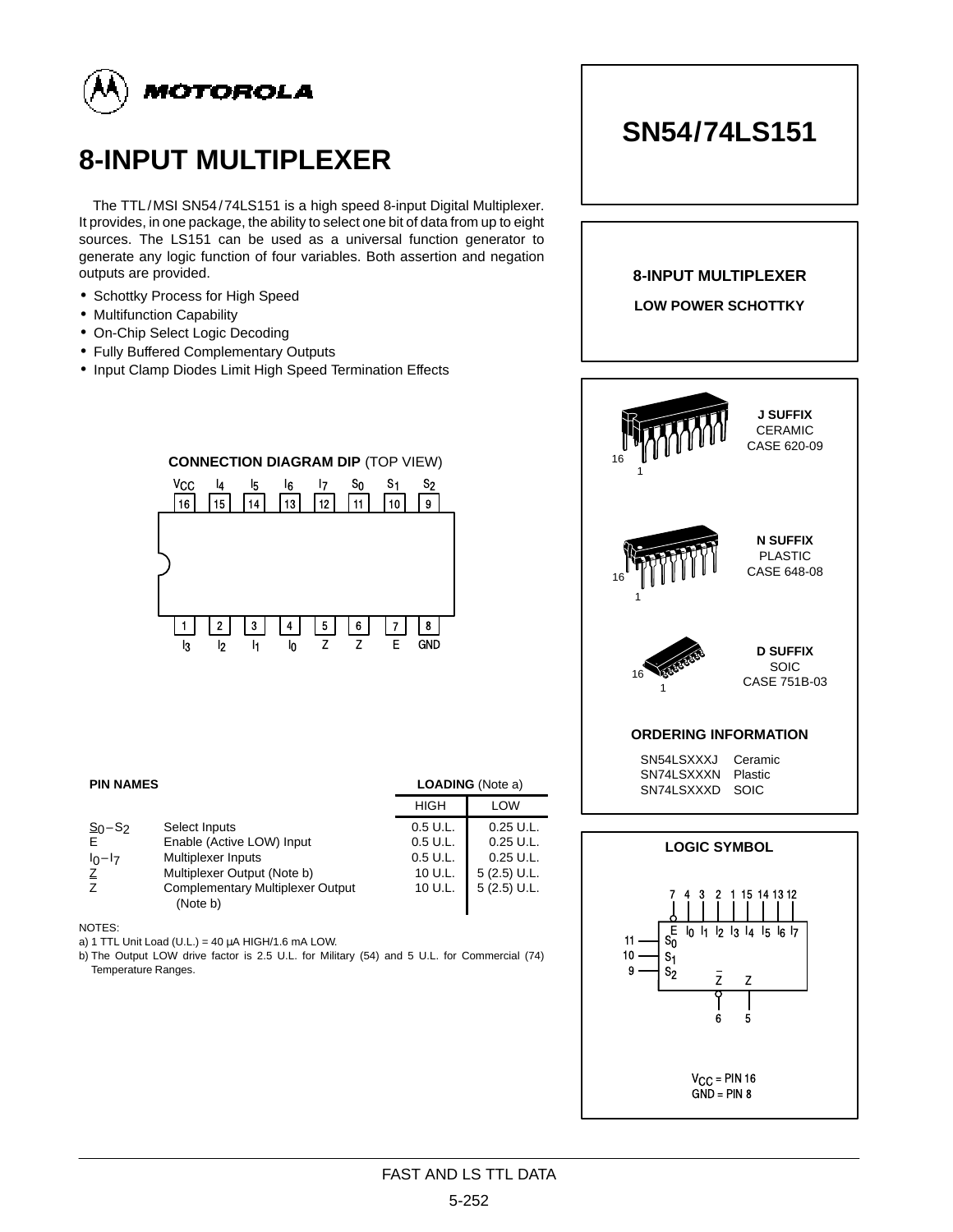### **SN54/74LS151**

#### **LOGIC DIAGRAM**



#### **FUNCTIONAL DESCRIPTION**

The LS151 is a logical implementation of a single pole, 8-position switch with the switch position controlled by the state of three Select inputs, S<sub>0</sub>, S<sub>1</sub>, S<sub>2</sub>. Both assertion and negation outputs are provided. The Enable input (E) is active LOW. When it is not activated, the negation output is HIGH and the assertion output is LOW regardless of all other inputs. The logic function provided at the output is:

 $Z = \overline{E} \cdot (I_0 \cdot \overline{S_0} \cdot \overline{S_1} \cdot \overline{S_2} + \cdot I_1 \cdot S_0 \cdot S_1 \cdot S_2 + I_2 \cdot S_0 \cdot S_1 \cdot \underline{S_2}$  $+ 13 \cdot S_0 \cdot S_1 \cdot S_2 + 14 \cdot S_0 \cdot S_1 \cdot S_2 + 15 \cdot S_0 \cdot S_1 \cdot S_2 + 16 \cdot S_0$  $-S_1 \cdot S_2 + I_7 \cdot S_0 \cdot S_1 \cdot S_2$ .

The LS151 provides the ability, in one package, to select from eight sources of data or control information. By proper manipulation of the inputs, the LS151 can provide any logic function of four variables and its negation.

**TRUTH TABLE**

| Е | s <sub>2</sub> | S <sub>1</sub> | $s_{0}$ | l0 | I1 | l2 | l3 | 14 | I5 | l <sub>6</sub> | l7 | z | z |
|---|----------------|----------------|---------|----|----|----|----|----|----|----------------|----|---|---|
| н | Χ              | Χ              | Χ       | X  | Χ  | Χ  | Χ  | Χ  | Χ  | X              | Χ  | Н |   |
|   |                |                |         |    | Χ  | Χ  | Χ  | Χ  | Χ  | X              | Χ  | н |   |
|   |                |                |         | Н  | Χ  | Χ  | Χ  | Χ  | Χ  | X              | Χ  |   |   |
|   |                |                | Н       | Χ  | L  | Χ  | Χ  | Χ  | Χ  | Χ              | Χ  | н |   |
|   |                |                | Н       | Χ  | Н  | Χ  | Χ  | Χ  | Χ  | X              | Χ  |   |   |
|   |                | н              | L       | Χ  | Χ  | L  | Χ  | Χ  | Χ  | X              | Χ  | Н |   |
|   |                | н              |         | Χ  | Χ  | Н  | Χ  | Χ  | Χ  | X              | Χ  |   |   |
|   |                | н              | н       | Χ  | Χ  | Χ  | L  | Χ  | Χ  | X              | Χ  | н |   |
|   |                | н              | н       | Χ  | Χ  | Χ  | Н  | Χ  | Χ  | Χ              | Χ  |   |   |
|   | Н              |                |         | Χ  | Χ  | Χ  | Χ  | L  | Χ  | Χ              | Χ  | Н |   |
|   | н              |                |         | Χ  | Χ  | Χ  | Χ  | Н  | Χ  | Χ              | Χ  |   |   |
|   | н              |                | н       | Χ  | Χ  | Χ  | X  | Χ  |    | X              | Χ  | н |   |
|   | Н              |                | н       | Χ  | Χ  | Χ  | X  | Χ  | Н  | X              | Χ  |   |   |
|   | Н              | н              |         | Χ  | Χ  | Χ  | Χ  | Χ  | Χ  | L              | Χ  | Н |   |
|   | Н              | Н              |         | Χ  | Χ  | Χ  | Χ  | Χ  | Χ  | Н              | Χ  |   |   |
|   | Н              | н              | Н       | Χ  | Χ  | Χ  | Χ  | Χ  | Χ  | Χ              | L  | Н |   |
|   | Н              | н              | Н       | Χ  | Χ  | Χ  | Χ  | Χ  | Χ  | Χ              | Н  |   |   |

H = HIGH Voltage Level

L = LOW Voltage Level

X = Don't Care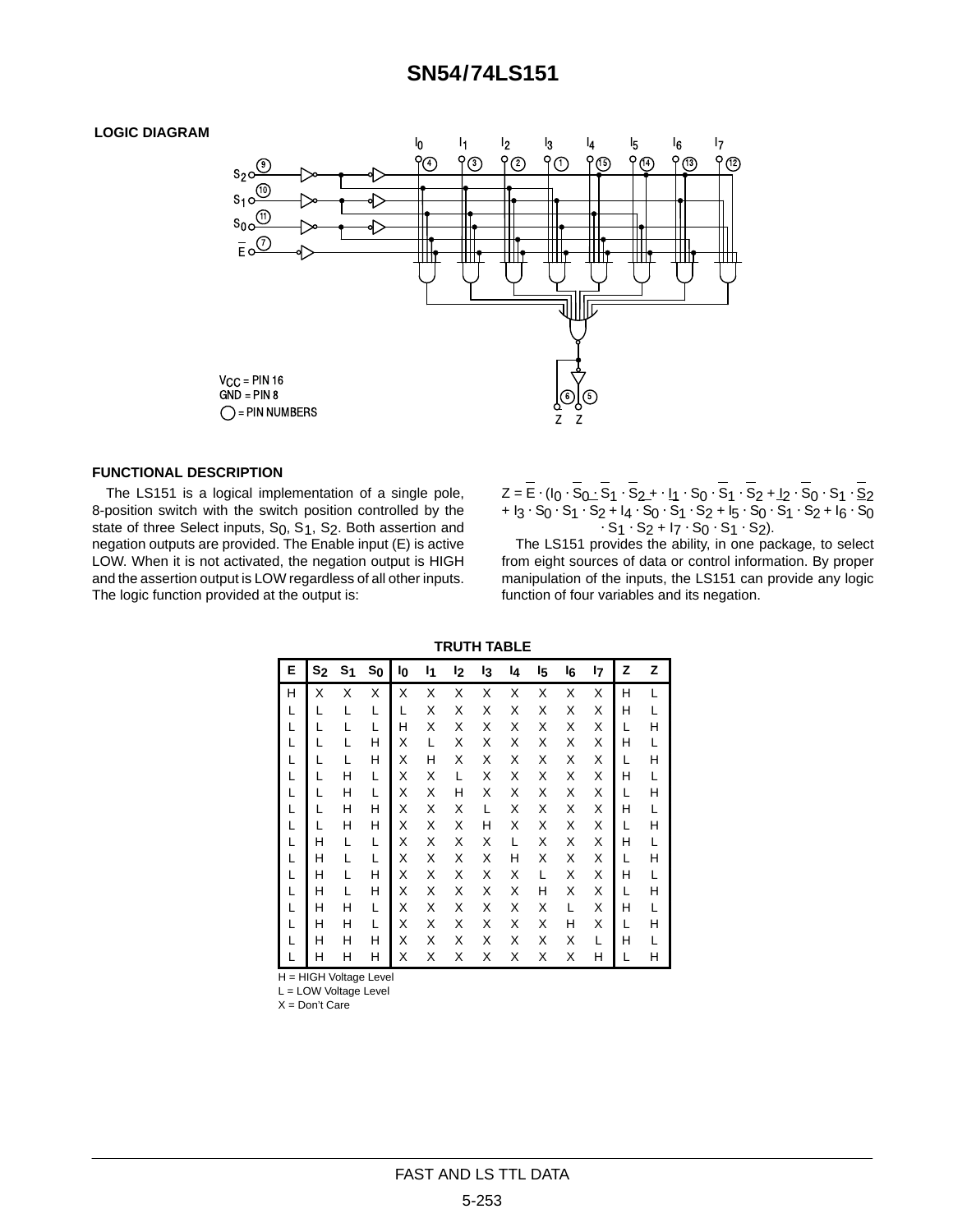## **SN54/74LS151**

#### **GUARANTEED OPERATING RANGES**

| Symbol       | <b>Parameter</b>                    |          | <b>Min</b>  | Typ        | Max         | <b>Unit</b> |
|--------------|-------------------------------------|----------|-------------|------------|-------------|-------------|
| $V_{\rm CC}$ | Supply Voltage                      | 54<br>74 | 4.5<br>4.75 | 5.0<br>5.0 | 5.5<br>5.25 |             |
| TA           | Operating Ambient Temperature Range | 54<br>74 | $-55$<br>0  | 25<br>25   | 125<br>70   | $^{\circ}C$ |
| <b>IOH</b>   | Output Current - High               | 54, 74   |             |            | $-0.4$      | mA          |
| <b>IOL</b>   | Output Current - Low                | 54<br>74 |             |            | 4.0<br>8.0  | mA          |

#### **DC CHARACTERISTICS OVER OPERATING TEMPERATURE RANGE** (unless otherwise specified)

|              |                                       |        | Limits |         |        |        |                                                     |                                                                   |  |
|--------------|---------------------------------------|--------|--------|---------|--------|--------|-----------------------------------------------------|-------------------------------------------------------------------|--|
| Symbol       | <b>Parameter</b>                      |        | Min    | Typ     | Max    | Unit   | <b>Test Conditions</b>                              |                                                                   |  |
| VIH          | Input HIGH Voltage                    |        | 2.0    |         |        | $\vee$ | Guaranteed Input HIGH Voltage for<br>All Inputs     |                                                                   |  |
|              | Input LOW Voltage                     | 54     |        |         | 0.7    | $\vee$ |                                                     | Guaranteed Input LOW Voltage for                                  |  |
| VIL          |                                       | 74     |        |         | 0.8    |        | All Inputs                                          |                                                                   |  |
| VIK          | Input Clamp Diode Voltage             |        |        | $-0.65$ | $-1.5$ | $\vee$ | $V_{\text{CC}} =$ MIN, $I_{\text{IN}} = -18$ mA     |                                                                   |  |
|              |                                       |        | 2.5    | 3.5     |        | $\vee$ | $V_{CC}$ = MIN, $I_{OH}$ = MAX, $V_{IN}$ = $V_{IH}$ |                                                                   |  |
| VOH          | Output HIGH Voltage                   | 74     | 2.7    | 3.5     |        | $\vee$ | or V <sub>II</sub> per Truth Table                  |                                                                   |  |
|              | Output LOW Voltage                    | 54, 74 |        | 0.25    | 0.4    | $\vee$ | $I_{OL} = 4.0$ mA                                   | $V_{\rm CC}$ = $V_{\rm CC}$ MIN,<br>$V_{IN} = V_{II}$ or $V_{IH}$ |  |
| VOL          |                                       | 74     |        | 0.35    | 0.5    | $\vee$ | $I_{\bigodot I}$ = 8.0 mA                           | per Truth Table                                                   |  |
|              | Input HIGH Current                    |        |        |         | 20     | μA     | $V_{CC}$ = MAX, $V_{IN}$ = 2.7 V                    |                                                                   |  |
| ÌІН          |                                       |        |        |         | 0.1    | mA     | $V_{CC}$ = MAX, $V_{IN}$ = 7.0 V                    |                                                                   |  |
| IIL.         | Input LOW Current                     |        |        |         | $-0.4$ | mA     | $V_{CC}$ = MAX, $V_{IN}$ = 0.4 V                    |                                                                   |  |
| los          | <b>Short Circuit Current (Note 1)</b> |        | $-20$  |         | $-100$ | mA     | $V_{CC} = MAX$                                      |                                                                   |  |
| $_{\rm lCC}$ | Power Supply Current                  |        |        |         | 10     | mA     | $V_{CC} = MAX$                                      |                                                                   |  |

Note 1: Not more than one output should be shorted at a time, nor for more than 1 second.

### **AC CHARACTERISTICS** (T<sub>A</sub> = 25°C)

|                                      |                                                |     | Limits   |            |             |                                                           |
|--------------------------------------|------------------------------------------------|-----|----------|------------|-------------|-----------------------------------------------------------|
| Symbol                               | <b>Parameter</b>                               | Min | Typ      | <b>Max</b> | <b>Unit</b> | <b>Test Conditions</b>                                    |
| <b>tPLH</b><br><sup>t</sup> PHL      | <b>Propagation Delay</b><br>Select to Output Z |     | 27<br>18 | 43<br>30   | ns          |                                                           |
| <b>t</b> PLH<br><b>t</b> PHL         | <b>Propagation Delay</b><br>Select to Output Z |     | 14<br>20 | 23<br>32   | ns          |                                                           |
| <b>t</b> PLH<br><sup>t</sup> PHL     | <b>Propagation Delay</b><br>Enable to Output Z |     | 26<br>20 | 42<br>32   | ns          | $V_{\text{CC}} = 5.0 \text{ V}$<br>C <sub>L</sub> = 15 pF |
| t <sub>PLH</sub><br><sup>t</sup> PHL | Propagation Delay<br>Enable to Output Z        |     | 15<br>18 | 24<br>30   | ns          |                                                           |
| <b>t</b> PLH<br><sup>t</sup> PHL     | <b>Propagation Delay</b><br>Data to Output Z   |     | 20<br>16 | 32<br>26   | ns          |                                                           |
| <sup>t</sup> PLH<br><b>t</b> PHL     | Propagation Delay<br>Data to Output Z          |     | 13<br>12 | 21<br>20   | ns          |                                                           |

#### **AC WAVEFORMS**



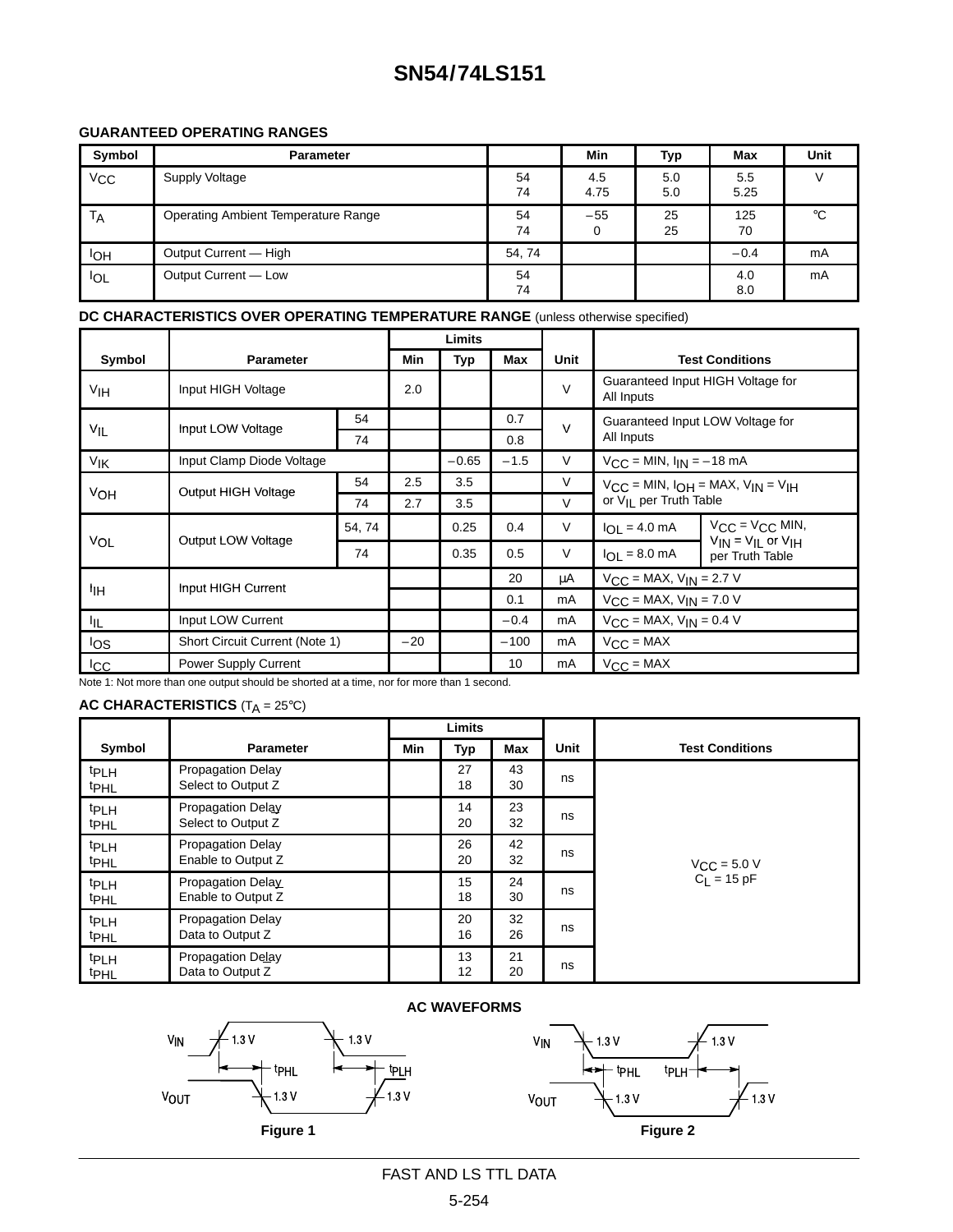Case 751B-03 D Suffix 16-Pin Plastic **SO-16** 



Case 648-08 N Suffix 16-Pin Plastic



Case 620-09 J Suffix 16-Pin Ceramic Dual In-Line  $-A 16$  $-FB-$ ==  $\epsilon$  $\begin{array}{c} \boxed{\text{-T-}} \\ \text{SEATING} \\ \text{PLANE} \end{array}$ Κ 7. N J 16 PL F D 16 PL  $\boxed{+}$  0.25 (0.010)  $\boxed{0}$  T B  $\boxed{S}$  $\boxed{+}$  0.25 (0.010)  $\boxed{0}$  T A  $\boxed{S}$ 

NOTES:

- 1. DIMENSIONING AND TOLERANCING PER ANSI<br>Y14.5M, 1982.
- T 14.3M, 1962.<br>CONTROLLING DIMENSION: MILLIMETER.<br>DIMENSION A AND B DO NOT INCLUDE MOLD  $\mathbf{r}$  $3.$
- PROTRUSION.<br>PROTRUSION.<br>MAXIMUM MOLD PROTRUSION 0.15 (0.006)  $4.$
- 
- **WERTSIDE.**<br>THE SIDE.<br>T51B-01 IS OBSOLETE, NEW STANDARD<br>T51B-03.  $5.$

|            |            | <b>MILLIMETERS</b> |           | <b>INCHES</b> |  |
|------------|------------|--------------------|-----------|---------------|--|
| <b>DIM</b> | <b>MIN</b> | MAX                | MIN       | MAX           |  |
| Α          | 9.80       | 10.00              | 0.386     | 0.393         |  |
| в          | 3.80       | 4.00               | 0.150     | 0.157         |  |
| C          | 1.35       | 1.75               | 0.054     | 0.068         |  |
| D          | 0.35       | 0.49               | 0.014     | 0.019         |  |
| F          | 0.40       | 1.25               | 0.016     | 0.049         |  |
| G          | 1.27 BSC   |                    | 0.050 BSC |               |  |
| J          | 0.19       | 0.25               | 0.008     | 0.009         |  |
| ĸ          | 0.10       | 0.25               | 0.004     | 0.009         |  |
| M          | 0°         | $7^\circ$          | 0°        | $7^\circ$     |  |
| P          | 5.80       | 6.20               | 0.229     | 0.244         |  |
| R          | 0.25       | 0.50               | 0.010     | 0.019         |  |

NOTES:

- 1. DIMENSIONING AND TOLERANCING PER ANSI<br>Y14.5M, 1982.
- $2.$
- THE JUNITION DIMENSION: INCH.<br>DIMENSION "L" TO CENTER OF LEADS WHEN<br>FORMED PARALLEL. 3.
- DIMENSION "B" DOES NOT INCLUDE MOLD  $\overline{4}$ FLASH.
- $5.$
- FLASH.<br>ROUNDED CORNERS OPTIONAL.<br>648-01 THRU -07 OBSOLETE, NEW STANDARD  $6.$ 648-08.

|     |                   | <b>MILLIMETERS</b> |           | <b>INCHES</b> |  |  |
|-----|-------------------|--------------------|-----------|---------------|--|--|
| DIM | <b>VIN</b><br>MAX |                    | MIN       | <b>MAX</b>    |  |  |
| А   | 18.80             | 19.55              | 0.740     | 0.770         |  |  |
| в   | 6.35              | 6.85               | 0.250     | 0.270         |  |  |
| c   | 3.69              | 4.44               | 0.145     | 0.175         |  |  |
| D   | 0.39              | 0.53               | 0.015     | 0.021         |  |  |
| F   | 1.02              | 1.77               | 0.040     | 0.070         |  |  |
| G   |                   | 2.54 BSC           | 0.100 BSC |               |  |  |
| н   |                   | 1.27 BSC           | 0.050 BSC |               |  |  |
| J   | 0.21              | 0.38               | 0.008     | 0.015         |  |  |
| κ   | 2.80              | 3.30               | 0.110     | 0.130         |  |  |
| Н   | 7.50              | 7.74               | 0.295     | 0.305         |  |  |
| M   | 0°                | $10^{\circ}$       | 0°        | $10^{\circ}$  |  |  |
| s   | 0.51              | 1.01               | 0.020     | 0.040         |  |  |

- NOTES:<br>1. DIMENSIONING AND TOLERANCING PER ANSI<br>2. CONTROLLING DIMENSION: INCH.<br>2. CONTROLLING DIMENSION: INCH.<br>3. DIMENSION L TO CENTER OF LEAD WHEN
- 
- 
- 
- 3. DIMENSION L TO CENTER OF LEAD WHEN<br>FORMED PARALLEL.<br>4. DIM F MAY NARROW TO 0.76 (0.030) WHERE<br>THE LEAD ENTERS THE CERAMIC BODY.<br>5. 620-01 THRU -08 OBSOLETE, NEW STANDARD 620-09.

|     |          | MILLIMETERS  |           | <b>INCHES</b> |  |
|-----|----------|--------------|-----------|---------------|--|
| DIM | MIN      | MAX          |           | MAX           |  |
| Α   | 19.05    | 19.55        | 0.750     | 0.770         |  |
| B   | 6.10     | 7.36         | 0.240     | 0.290         |  |
| c   |          | 4.19         |           | 0.165         |  |
| D   | 0.39     | 0.53         | 0.015     | 0.021         |  |
| E   | 1.27 BSC |              | 0.050 BSC |               |  |
| F   | 1.40     | 1.77         | 0.055     | 0.070         |  |
| Ġ   | 2.54 BSC |              | 0.100 BSC |               |  |
| J   | 0.23     | 0.27         | 0.009     | 0.011         |  |
| K   |          | 5.08         |           | 0.200         |  |
|     | 7.62 BSC |              |           | 0.300 BSC     |  |
| M   | 0°       | $15^{\circ}$ | 0°        | $15^{\circ}$  |  |
| N   | 0.39     | 0.88         | 0.015     | 0.035         |  |